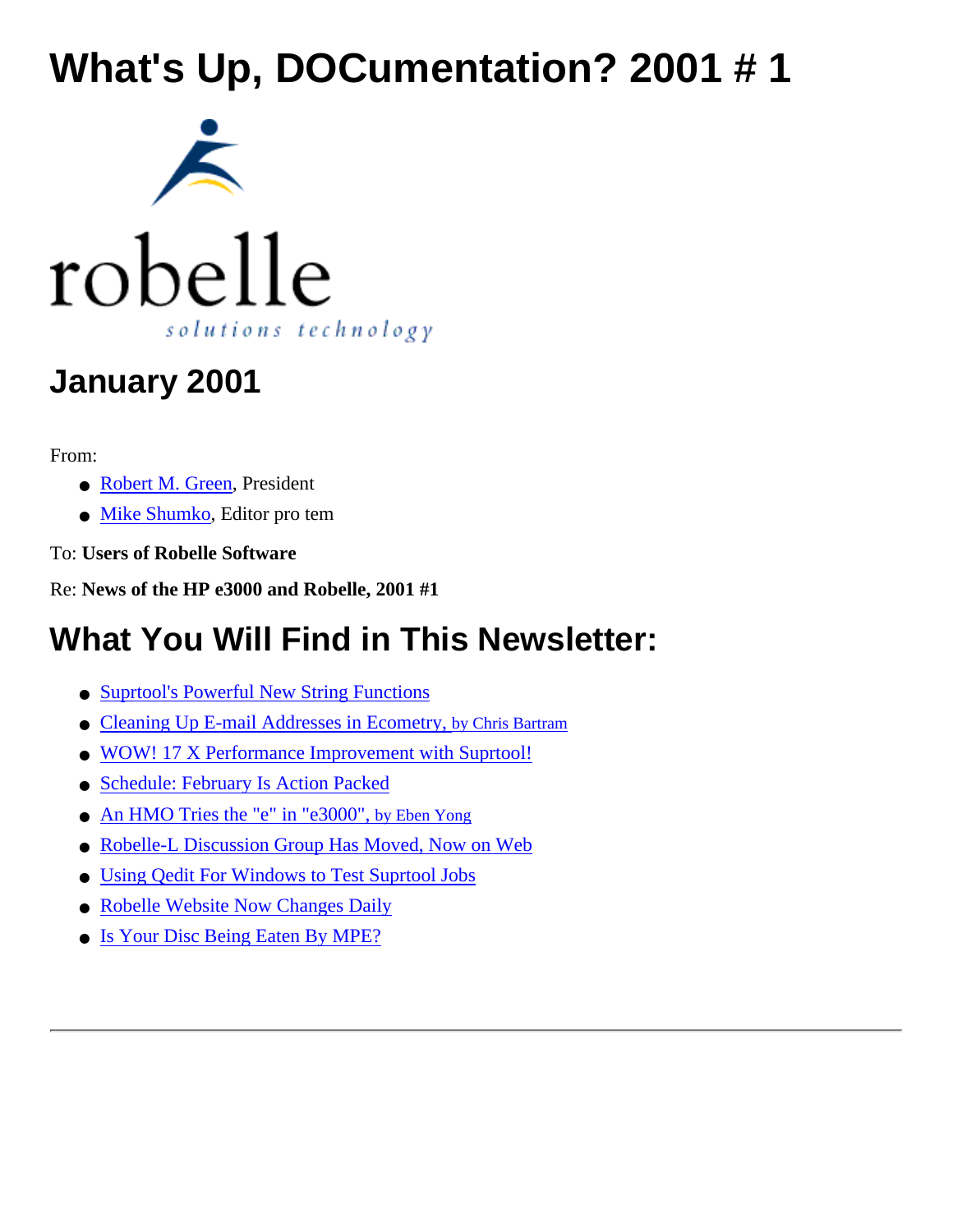### <span id="page-1-0"></span>**Suprtool's Powerful New String Functions**

With Suprtool's extract already being so fast, and new machines being more powerful all the time, our next focus is to reduce the number of passes that you need to do to get your data into the format you want. So in pre-release version 4.3.03, Suprtool has some powerful new string handling capabilities that users have been looking forward to for some time. These allow you to trim blanks around string values, concatenate strings, and upshift or downshift values, all in a single task.

A simple example is the formatting of an Address line out of three separate fields, with one Suprtool command and in one pass.

The sample file with address information:

| >form testaddr            |               |  |  |  |     |                      |                                                    |  |
|---------------------------|---------------|--|--|--|-----|----------------------|----------------------------------------------------|--|
| File: TESTADDR.GROUP.ACCT |               |  |  |  |     | (SD Version B.00.00) |                                                    |  |
| Entry:                    |               |  |  |  |     | Offset               |                                                    |  |
|                           | NAME          |  |  |  | X30 |                      |                                                    |  |
|                           | <b>STREET</b> |  |  |  | X20 | 31                   |                                                    |  |
|                           | <b>CITY</b>   |  |  |  | X20 | 51                   |                                                    |  |
|                           | PROV-STATE    |  |  |  | X2. | 71                   |                                                    |  |
|                           | COUNTRY       |  |  |  | X20 | 73                   |                                                    |  |
|                           |               |  |  |  |     |                      | Limit: 10000 EOF: 15 Entry Length: 92 Blocking: 44 |  |

You can now combine fields and constants with the spaces trimmed with one single extract command, as follows:

```
>input testaddr
>define address3,1,40
>extract name,street
>extract address3 = $trim(city) + "," + prov-state + " " + $trim(country)
>numrecs 1
>list
>xeq
```
The result is a neatly formatted address line ready for printing on labels.

```
>IN TESTADDR.NEIL.GREEN (0) >OUT $NULL (0)
NAME = Neil Armstrong
STREF = 123 54th St West
ADDRESS3 = New York,NY U.S.A
```
Note that if the output had been sent to a self-describing file, the field "address3" would have contained the result of the expression. This technique can be used in a range of applications, including date reformatting, firstname and lastname concatenation (with intervening blank) for generating form letters, etc, all in a single task.

The above example shows the use of the \$trim function which removes both leading and trailing spaces from a field. The \$ltrim and \$rtrim are also available; these functions remove leading and trailing spaces respectively.

Two other string functions have been added, for upshifting or downshifting strings:

• Supper {upshift}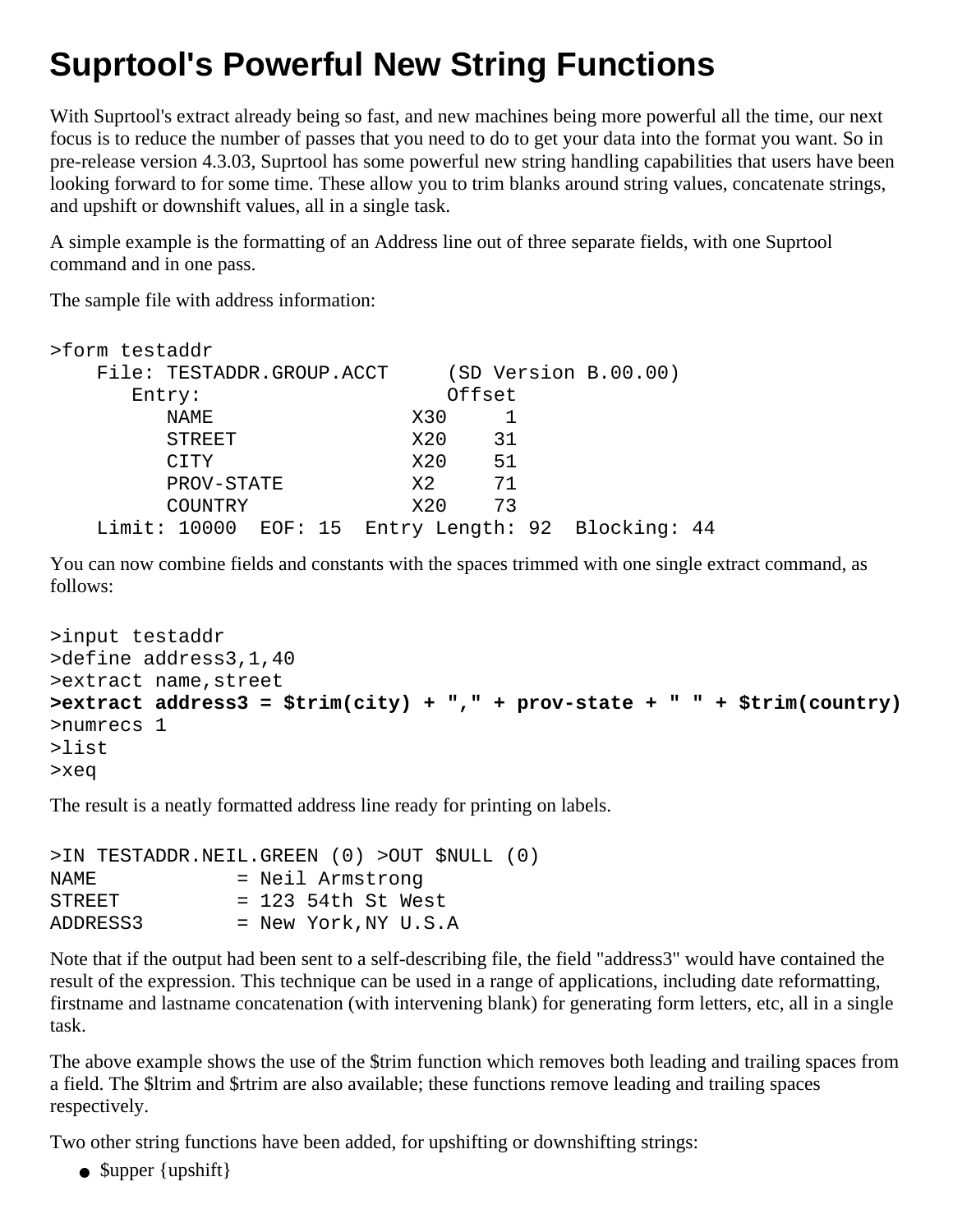• \$lower {downshift}

Say for example you wanted to find all the customers in New York City, but your data has combinations of New York, NEW YORK and New YOrk. You can find all of these records by doing the following:

>if \$upper(city) = "NEW YORK"

These new functions can be used in the If and the Extract commands, and add a whole new dimension of functionality to Suprtool, by allowing you to do much more work in a single pass.

Please contact Robelle at 1.888.robelle or e-mail [support@robelle.com](mailto:support@robelle.com) if you'd like us to send you a pre-release version of Suprtool 4.3.03 with these new "string" functions. These new functions will also be included in the next general release of Suprtool, version 4.4, which will be sent out to all supported customers in Spring 2001.

[Neil Armstrong, Robelle Senior Programmer]

|--|

## <span id="page-2-0"></span>**Cleaning Up E-mail Addresses in Ecometry**

### **by Chris Bartram, U.S. Mint**

Thought I'd pass along this script that scans the e-mail addresses in CUST-XREF, looking for junk (like zeros, NONE, NA, etc) and getting rid of them. It then does a second pass that checks the remaining addresses for valid syntax (using a pattern match in Suprtool) - i.e. something @ something. something ... not perfect, but it will find most badly formed or mistyped addresses.

This script e-mails the list of CUST-EDP records to a contact list; easy enough to just print it or not as you want (replace the !xeq sendhtml line with a PRINT command or something). The lists are left on the system as the files 'NULLMAIL' and 'BADEMAIL' in ASCII format.

The script is written for the Ecometry application, but the techniques would apply, with revisions, to other applications as well.

```
!JOB fixemail,jobs.sgaii
!continue
!purge nullmail > $NULL
!SUPR
base macord,1,passwd
get cust-xref
define email,xref-no[3],47
define emtype,xref-no[1],2
if emtype='EM','EU' and (email='NONE ','N/A','NA ','0 ','00 ',&
'000 ','0000 ' OR email=='00000@')
extract cust-edp
extract email
sort cust-edp
```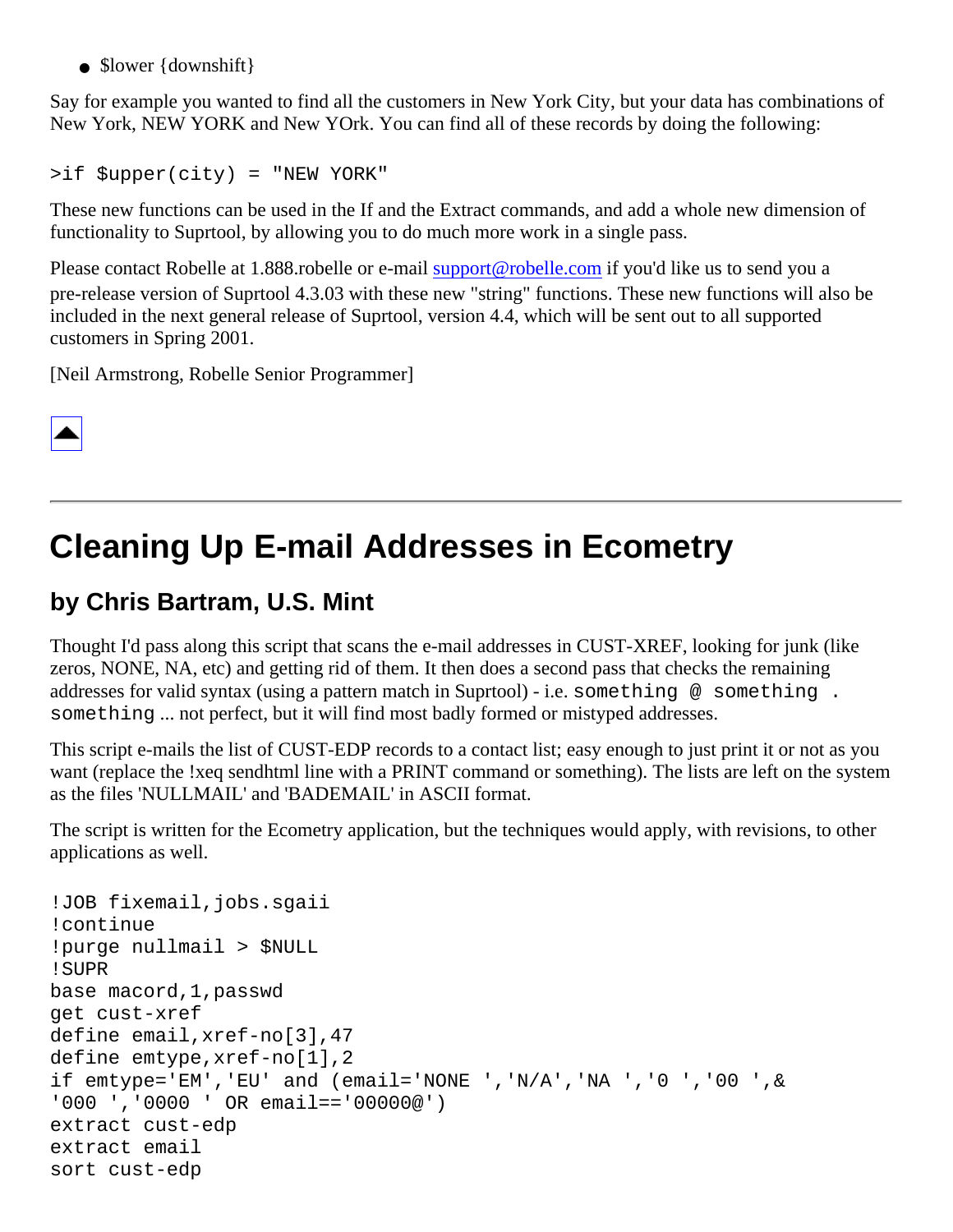```
duplicate none keys
output nullmail,ascii
delete
xeq
exit
!IF FINFO("NULLMAIL","EOF")>0 THEN
! sendhtml.xeq.threek ^macsl2.data.sys,,,NULLMAIL,&
! 'Improperly entered Email Addresses - deleted'
!ENDIF
!continue
!purge bademail > $NULL
!SUPR
base macord,1,passwd
get cust-xref
define email,xref-no[3],47
define emtype,xref-no[1],2
if emtype='EM','EU' and email><'?@&@?@.?@'
extract cust-edp
extract email
output bademail,ascii
xeq
exit
!IF FINFO("BADEMAIL","EOF")>0 THEN
! sendhtml.xeq.threek ^macsl2.data.sys,,,BADEMAIL,&
! 'Badly formatted Email Addresses - need to be corrected'
!ENDIF
!EOJ
```
**Note:** Doing a DUPLICATE NONE KEYS and a DELETE in the same pass, as shown above, does work, but may not be best practice. Robelle generally suggests that users don't archive and delete in the same pass, because it's not recoverable (i.e., if the job is aborted, records are deleted but you don't have the archive copy). Better practice is to archive in pass one, and once you have the secure copy, go back and delete from the dataset in a separate pass.

I was toying with figuring out how to check the domain names in the e-mail addresses against the Internet to see if they are valid. That is described in [part 2 of this article.](http://www.robelle.com/tips/email-whois.html)

[Chris.Bartram@usmint.treas.gov]



### <span id="page-3-0"></span>**17 X Performance Improvement with Suprtool!**

Recently, Robert Allen Green, of Long Reach, Inc., Houston, evaluated our Suprtool product on MPE, and was impressed with the results...

Robert took one of their existing monthly reports, "Activity to closed Work Orders", which uses Query to access 2 datasets in a database, selecting on date and order-status, and replaced it with a Suprtool job.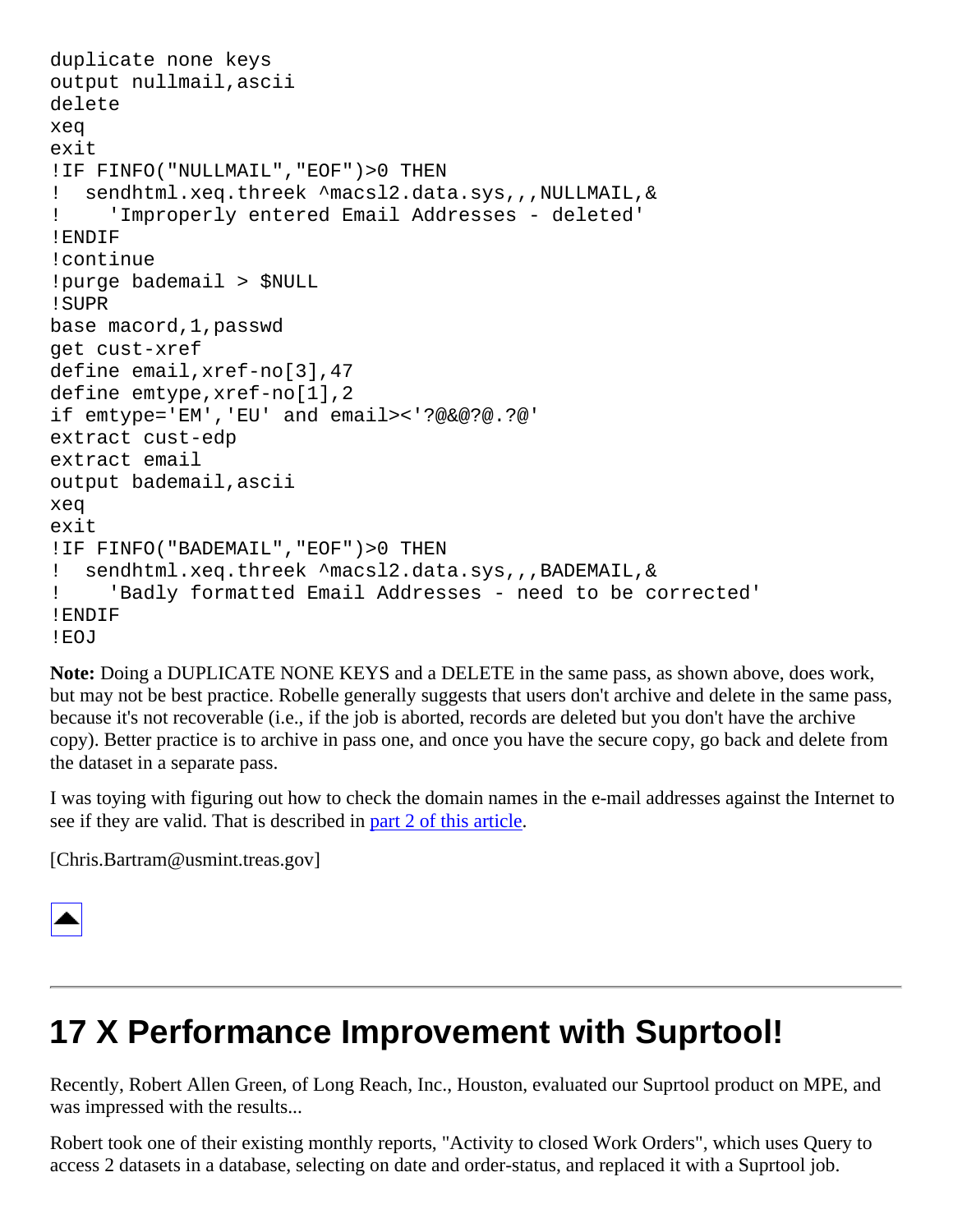The Query job was run monthly, and took **2 hrs and 18 minutes** to run. It also didn't include component costs, so users would have to manually lookup the part costs to compute the standard cost of each order. In his Suprtool replacement, Robert included tasks to link in the component costs, so that the final report includes the computed cost per order. And, to top it all off, Suprtool creates an ASCII output file that can be imported directly into an Excel spreadsheet by the user.

Total time to execute the Suprtool jobstream? **8 minutes**. That's a 17-times performance improvement!

Way to go, Robert!

[Hans Hendriks, Robelle Technical Support]



### <span id="page-4-0"></span>**February Is Action Packed**

There are four major e3000 related events in February 2001:

- SigSoftVend, a meeting of vendors with HP
- Solutions Symposium: training for new and intermediate users
- SIG/3000, a meeting of technical special interest groups such as SIG/IMAGE
- Performance Training Seminar in Florida

Robelle plans to attend all four. Here are the details of two of them:

### **Performance Training Seminar in Florida**

This seminar hosted by FloRUG on **February 13-16**, 2001 offers four full days to rub shoulders with the top e3000 performance experts in a more intimate setting than the big conferences. Robelle's resident Suprtool performance authority, Neil Armstrong, will be speaking Thursday afternoon from 1:30 to 3:00. Neil describes his talk, entitled

#### **"I/O Performance: Living with 400 I/Os Per Second"**

"The slowest link in the performance chain will always be physical mechanisms, i.e. disk and tape drives. Where CPU transactions are measured in millions or billions of instructions per second and logical memory I/O's measured in tens of thousands per second, physical I/O's are still measured in dozens, or perhaps hundreds. I'll explain software and database strategies for improving I/O performance, and also detail my explorations of HP's new PCI backbone and what it suggests for increased I/O performance."

Robelle will also have a booth at the show where Neil will be available to answer your performance questions. And if you have Suprtool, bring any Suprtool questions along as well. We look forward to seeing you there.

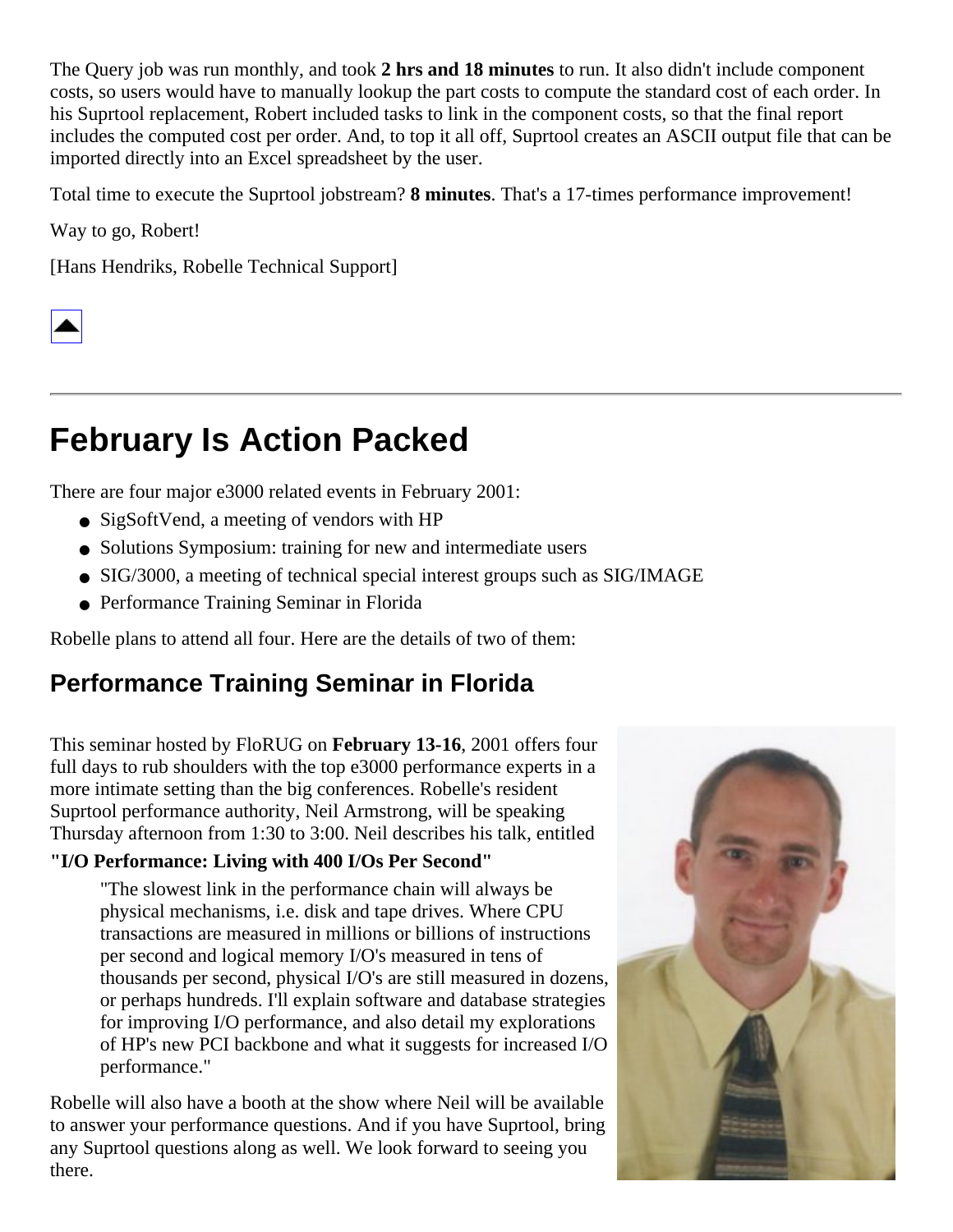[Visit the FloRUG web site](http://www.florug.net/NEWSLETTERS/5thperf/5thperf.html) to see the program schedule, abstracts of the sessions, [hotel form](http://www.florug.net/NEWSLETTERS/5thperf/5thperf-p6/5thperf-p6.html), and the seminar [registration information](http://www.florug.net/NEWSLETTERS/5thperf/5thperf-p7/5thperf-p7.html).

### **Increase Your Skills at the Solutions Symposium**

Mark **February 7-10, 2001** on your calendar for the second [HP e3000](http://www.interex.org/conference/hpe3000solutions2001/index.html)

[Solutions Symposium](http://www.interex.org/conference/hpe3000solutions2001/index.html), an event that offers 4 days of extensive technical training for e3000 System Managers, Programmers, Webmasters and Application Developers. [Paul Gobes,](http://www.robelle.com/robelle.html#support) Technical Support Manager of Robelle, attended the Symposium last year and sums it up as "great talks by sharp people". This year Paul will be giving three tutorials:

#### **IMAGE PROGRAMMING**

Thursday 8th, 1-3pm

Audience: Application Developers

Topics Covered: IMAGE Fundamentals, Creating Databases, Intrinsics, Programming Considerations, New Features of Image, Tools and Utilities.

Abstract: IMAGE is the rich, functional database management system that is at the core of almost every application developed for the HP e3000. Programmers with any level of application development

experience will benefit from this insider's look at the theory and practice of programming IMAGE.

#### **DATABASE PERFORMANCE ANALYSIS USING HOWMESSY**

Wednesday 7th, 11-12am

Audience: System Administrators and Developers

Topics Covered: Migrating Secondaries, Interpreting HowMessy Reports, Masters and Detail Issues, DBGeneral Reports, Repacking Detail sets.

Abstract: IMAGE databases are inherently messy. Their tidy exteriors sometimes conceal nasty surprises that can hamper performance and reduce the speed of retrievals and updates. But armed with the right tools and know-how you can quickly bring order to the chaos. The HowMessy program from Robelle can report on the internal inefficiencies of your IMAGE database, to help you determine why performance is not what it should be. Then you can use Adager or DBGeneral to apply the changes that will reorganize the data along the most efficient lines.

#### **SHARING HP e3000 DATA WITH THE WORLD**

Friday 9th, 3-4pm

Audience: Application Developers, Webmasters, and System Administrators

Topics Covered: Direct Access, Publishing on the Web, Mapping Drives, Exporting and Converting Data, Transport Methods.

Abstract: No HP e3000 is an island. The data that lives on your e3000 needs to be shared with applications that reside on other machines, platforms, and networks. The "E"-revolution means that you need to make

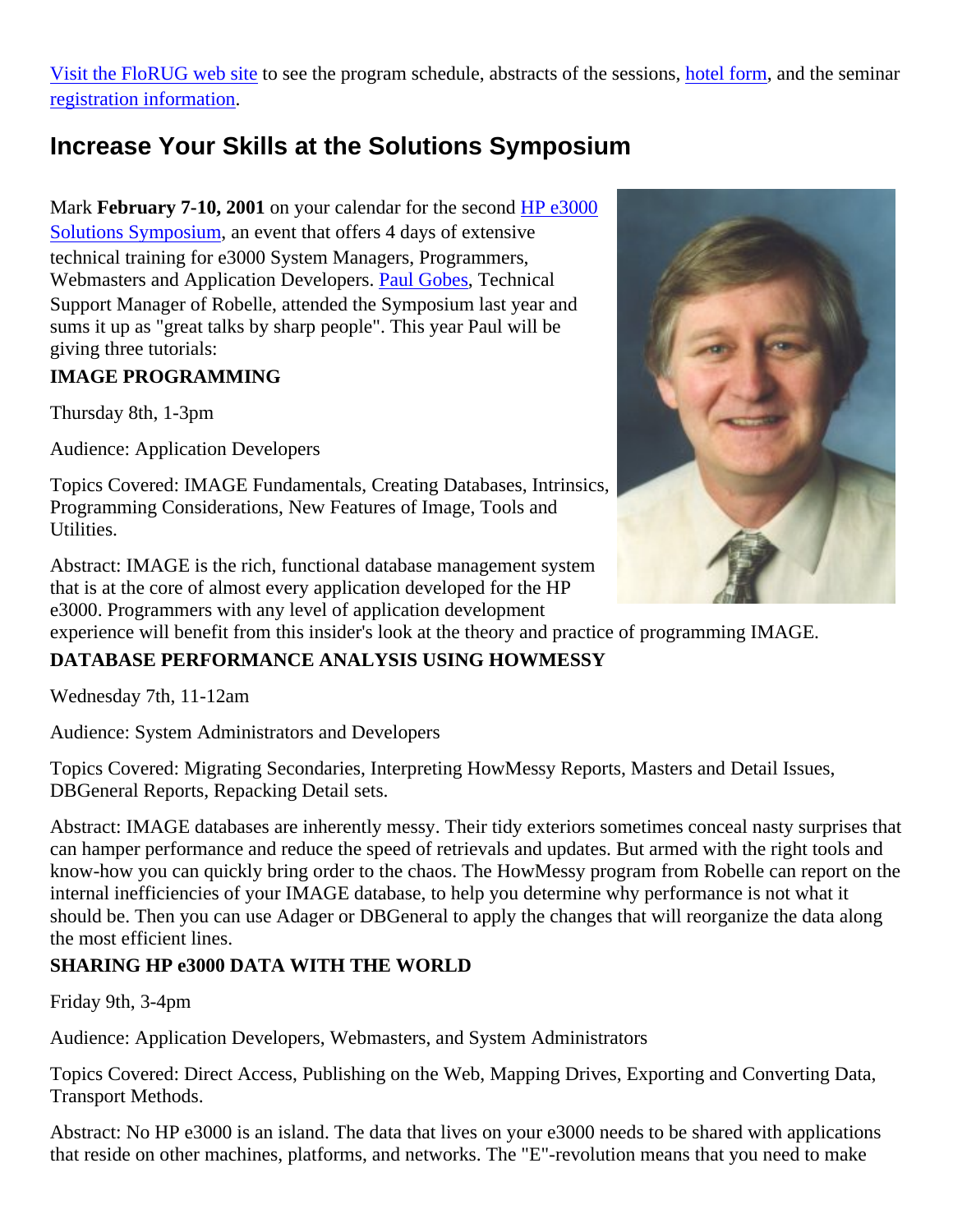your e3000 data available to the rest of the world. Learn how you can be the hero of your workgroup, department or company.



### <span id="page-6-0"></span>**An HMO Tries the "e" in "e3000"**

### **by Eben Yong, Health Plan of San Mateo**

The [Health Plan of San Mateo \(HPSM\)](http://www.hpsm.org/) first began working with the "e" portion of the e3000 approximately 6 months ago.

It began with my desire to simplify some of the IS Operational aspects of our environment. As a California Medi-Cal HMO with a duty to report consistent and accurate data to the Department of Health Services of California, HPSM has fairly large number of different jobs that are set up to report various slices of claims data based on fiscal year parameters. These jobs are all run on a monthly basis to reflect changes in our claims data. Since it is our standard practice to retain seven years of historical data on our systems, each job essentially runs **up to** seven times each month (based on the request of our CFO). With approximately 50 jobs (and rising), up to 350 job streams may be requested during an end-of-month cycle!

Since all of these reports were using JOBBER as the input screen, all parameter input was **not** validated at stream time, and it caused problems when even **one** parameter was incorrectly entered.



Enter **STREAMX**. STREAMX allowed fully validated stream-time parameters and even reusable STREAMX modules. Jobs were rewritten to use STREAMX in place of JOBBER, and STREAMX modules were created to further simplify parameter entry. [Note: STREAMX is part of Security/3000 from [Vesoft](http://www.3kworld.com/memberhome.asp?sit_PK=445).]

Enter **Apache**. We installed the [Apache](http://jazz.external.hp.com/src/apache/index.html) webserver on our e3000.

Enter **Perl**. With invaluable assistance from Robelle, HPSM received the kickstart necessary to launch e3000 administration using [Perl](http://www.bixby.org/mark/perlix.html) and Apache. We successfully created reusable Perl modules that allowed for extremely easy integration within our existing environment.

The end result of all this activity was about 20 (or so) different web pages that allowed the majority of the end-of-month jobs to be streamed with just a few mouse-clicks, and with the jobs having fully accurate parameters. We have one web page that has the ability to STREAM up to 49 jobs. This takes just a few seconds. Doing this manually would require between one and two minutes **per** job and introduce the potential for inaccurately entered parameters.

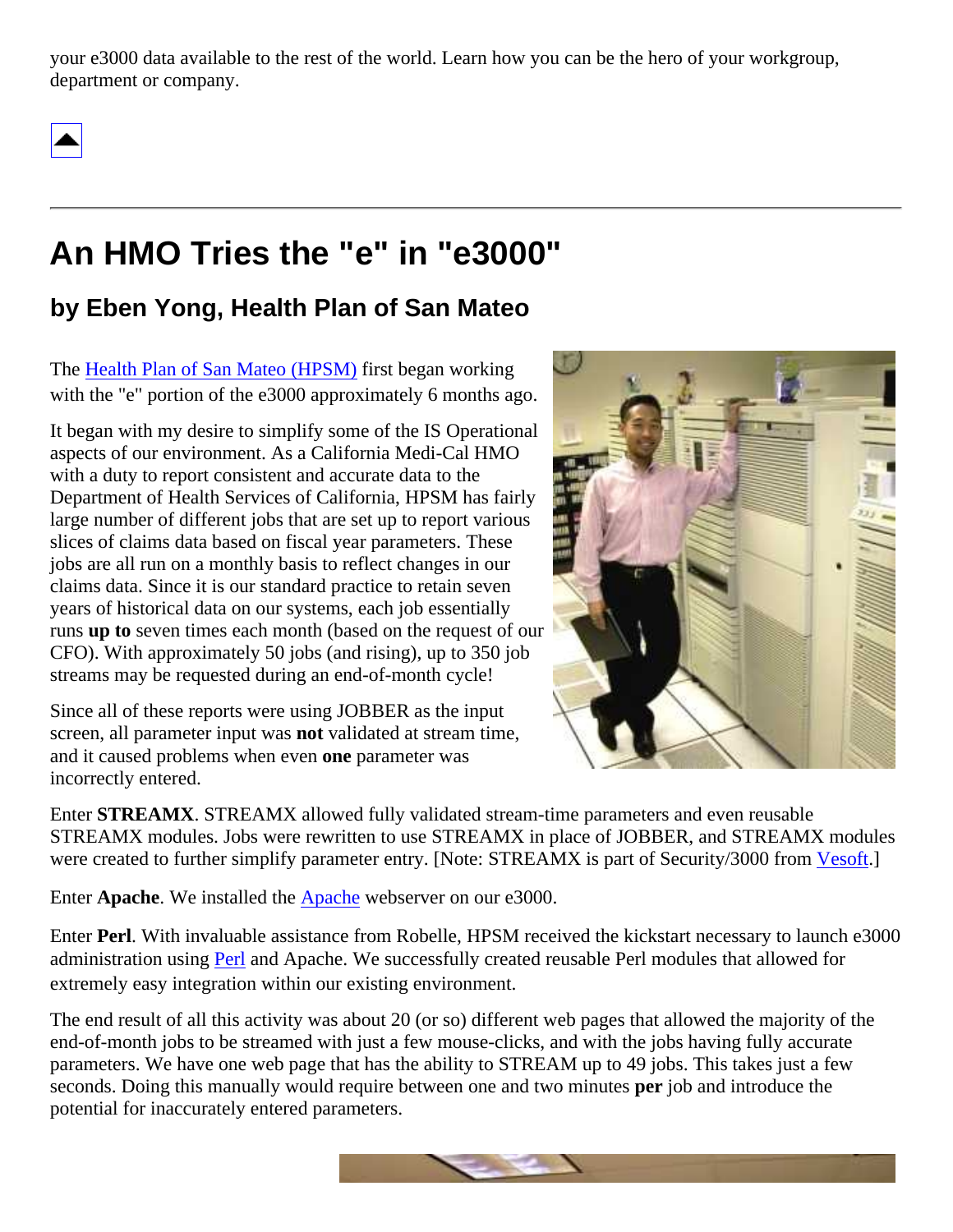How has Robelle's **Qedit for Windows** assisted in all this?

It has been, in a word, a beautiful linchpin. This is because [Qedit for](http://www.robelle.com/products/qwin/) [Windows](http://www.robelle.com/products/qwin/) speeds up development time by allowing users to edit both POSIX, MPE and PC files within an integrated GUI environment. In the above scenario, the STREAMX jobs were MPE-based, while the PERL scripts were POSIX-based.

In August 2000, we implemented **ReflectionWeb**. In September, we implemented a full Virtual Private Network at the Health Plan. Both methods of remote access allow for authenticated, secure and encrypted



access! With [ReflectionWeb](http://www.wrq.com/products/reflection/fortheweb/), we can access the e3000 using Internet Explorer (and Java); but with our VPN, we can now also access all of our protected systems (behind our Firewall and DMZ) that also have web interfaces. Qedit for Windows works onsite and remotely (through our VPN) and allows for much quicker viewing and troubleshooting of reports and \$stdlists.

Again, all remote access is secure, authenticated and encrypted. This is very important for HMO's because of the new HIPAA regulations regarding security and privacy.

We are always looking for ways to further automate things, and we have done quite a bit using Visual Basic and Reflection1. We're now looking at Qedit's Scripting Language to see how it might fit into our framework. No development thus far, but it is in our future. Qedit for Windows truly simplifies our work and provides a great GUI editing environment for files from any source--MPE, POSIX or PC-LAN.

[eben\_yong@hpsm.org]



### <span id="page-7-0"></span>**Forum.Robelle.com**

We have enhanced our Robelle-L discussion list with the ability to search and browse past postings via your web browser. This forum is a friendly place where users of Qedit and Suprtool can post tips and questions. For example, see the suggestion by [Ole Nord](http://www.olenordab.se/) on a simple way to [delete related records from many datasets.](http://forum.robelle.com/scripts/wa.exe?A2=ind0012&L=ROBELLE-L&P=R276)

To webify the mailing list, we had to move it from our Nitro.robelle.com server to another server. Please check your e-mail address books: any references to NITRO should be removed. If your address book has robelle-l@nitro.robelle.com then it needs to be changed to robelle-l@robelle.com

[Bob Green, Robelle President]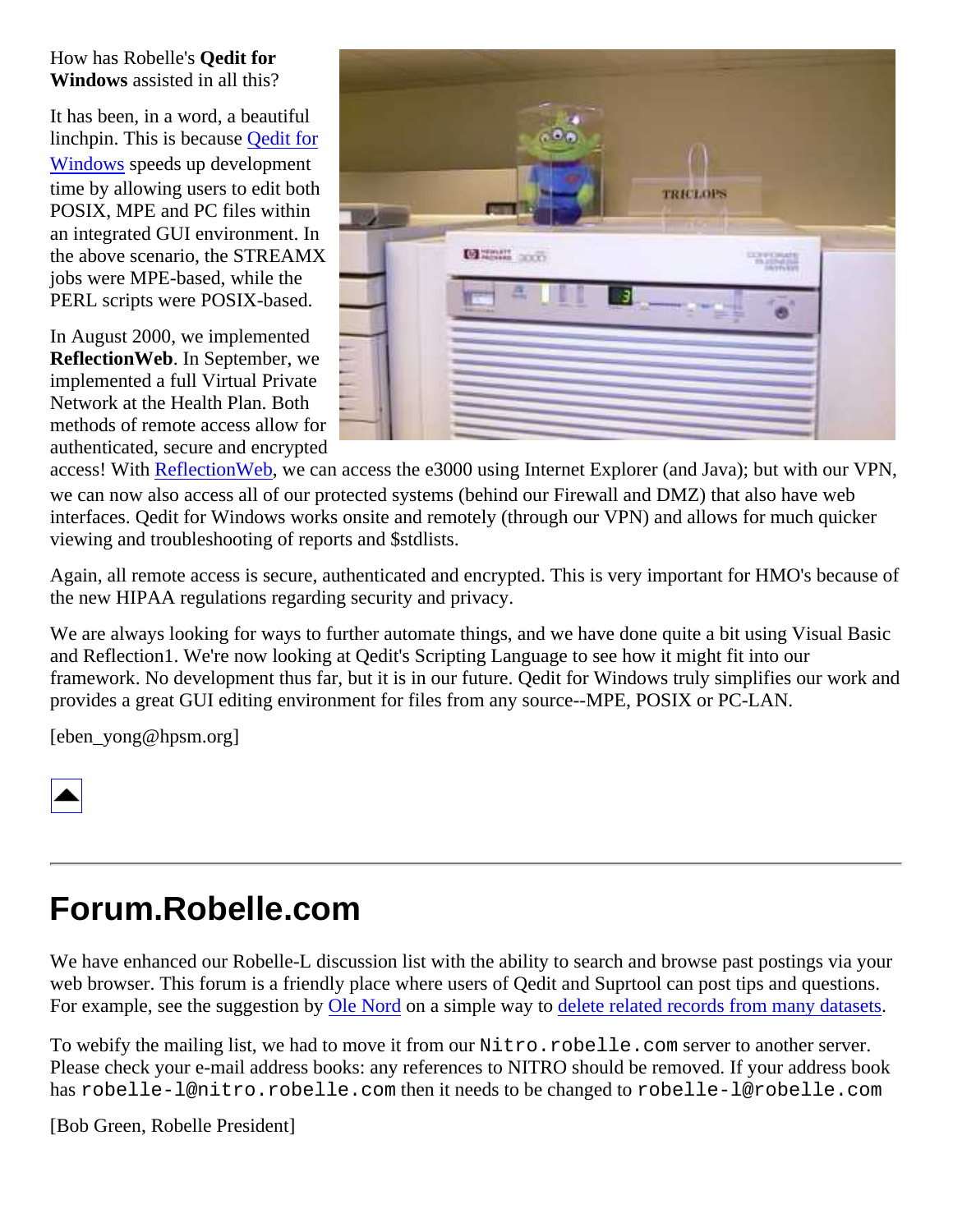### <span id="page-8-0"></span>**Using Qedit For Windows to Test Suprtool Jobs**

I maintain a number of jobstreams which check the integrity of our production databases. They do this by executing Suprtool tasks which check for valid data values. These jobstreams have grown over time and may now contain over 1000 lines of intermixed MPE commands and Suprtool tasks. They also can take many minutes to complete and it is not something which should be tested during the day. So maintaining and testing them had become a big problem for me.

I found a technique that lets me change and test the jobs on the fly. The solution is to use the HOST command facility within Qedit for Windows.

I open my host jobstream in Qedit For Windows. It consists of code portions like this:

```
!comment
!comment If a customer has SA outstanding
!comment in d-products must have update flag in master
!comment
get m-customer
if sa-outstanding = "SA"
sort account-no
extract account-no,company-name
output mcust,link,temp
xeq
get d-products
...
```
To test this piece of code without streaming the whole jobstream I can simply add the lines

```
run suprtool.pub.robelle
base kco.db
```
after the last !comment, and replace the xeq with an exit.

Then I select all the lines between the "run suprtool" and the "exit", use the right mouse button and choose "run selection as host command".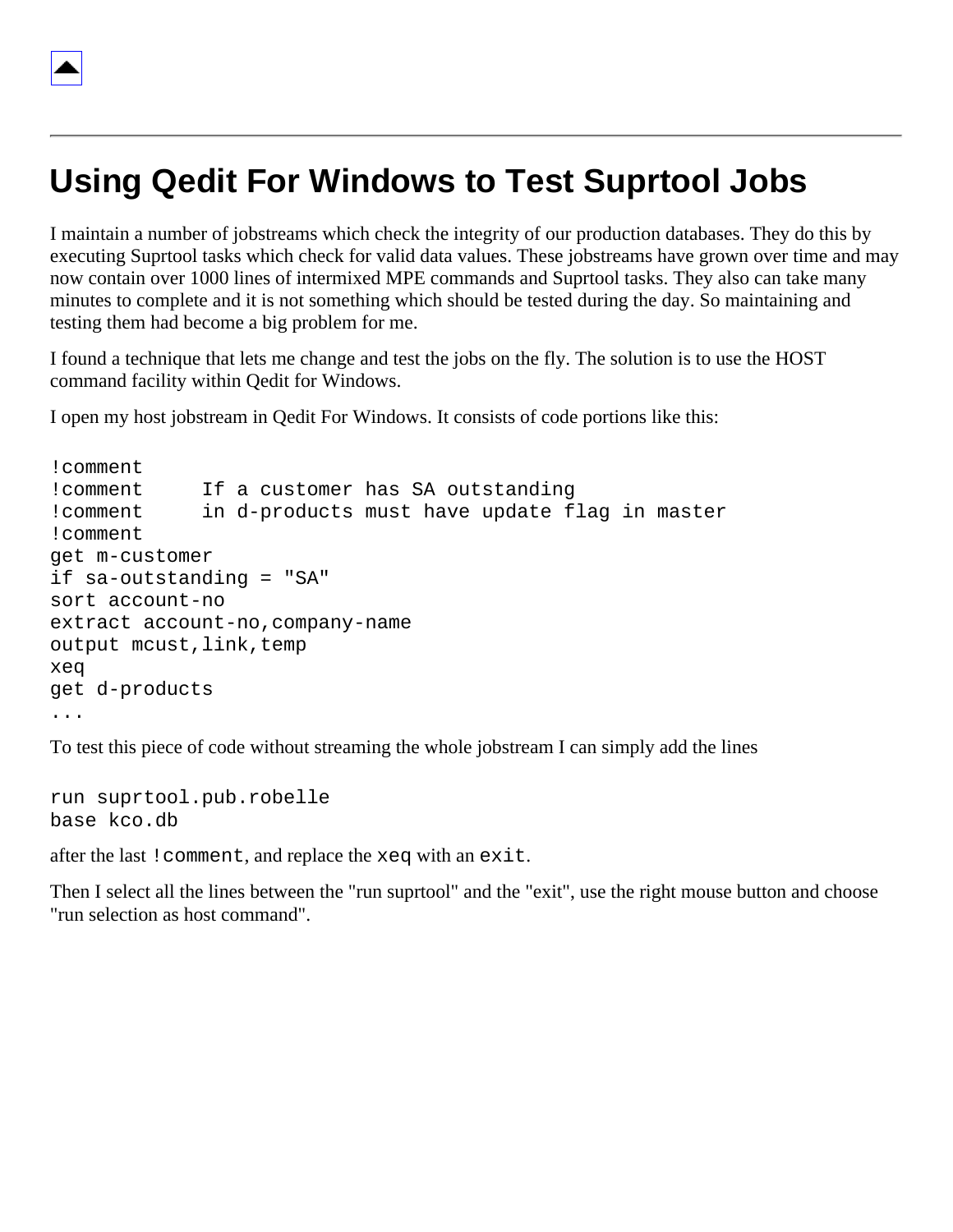| 기여대 대송 10000                    | 세례  6  0  2 <br>氣帶房              |                         |  |  |  |
|---------------------------------|----------------------------------|-------------------------|--|--|--|
| !purge dprod,temp               |                                  |                         |  |  |  |
| !purge dall,temp                |                                  |                         |  |  |  |
| !comment                        |                                  |                         |  |  |  |
| !comment                        | If customer has <b>SA</b> outsta |                         |  |  |  |
| !comment                        | in d-products must have          | - S                     |  |  |  |
| !comment                        |                                  |                         |  |  |  |
| run suprtool.pub.robelle        |                                  |                         |  |  |  |
| base kco.db                     |                                  |                         |  |  |  |
| get m-customer                  |                                  |                         |  |  |  |
| if $sa$ -outstanding = "SA"     |                                  |                         |  |  |  |
| sort account-no                 |                                  |                         |  |  |  |
| extract account-no,company-name |                                  |                         |  |  |  |
| output mcust,li<br>exit         | Cu <sub>1</sub>                  |                         |  |  |  |
| get d-products                  | $\subseteq$ opy                  |                         |  |  |  |
| if sa-flup-date                 | Paste                            | led <>                  |  |  |  |
| extract account                 | Delete                           | bt-opt                  |  |  |  |
| output dprod,li                 |                                  |                         |  |  |  |
| sort account-no                 | Save position of selected text   |                         |  |  |  |
| xeq                             | Properties                       |                         |  |  |  |
| link input mcus                 | Copy pathname to clipboard       |                         |  |  |  |
| link link dprod                 | Run selection as host command    |                         |  |  |  |
| ⊓                               |                                  |                         |  |  |  |
| $\times$                        |                                  | $(L19, C1) - (L26, C4)$ |  |  |  |
| For help, press F1.             | NUM                              |                         |  |  |  |

This causes the host command dialog box to pop up, and my commands are executed with the results showing in the box.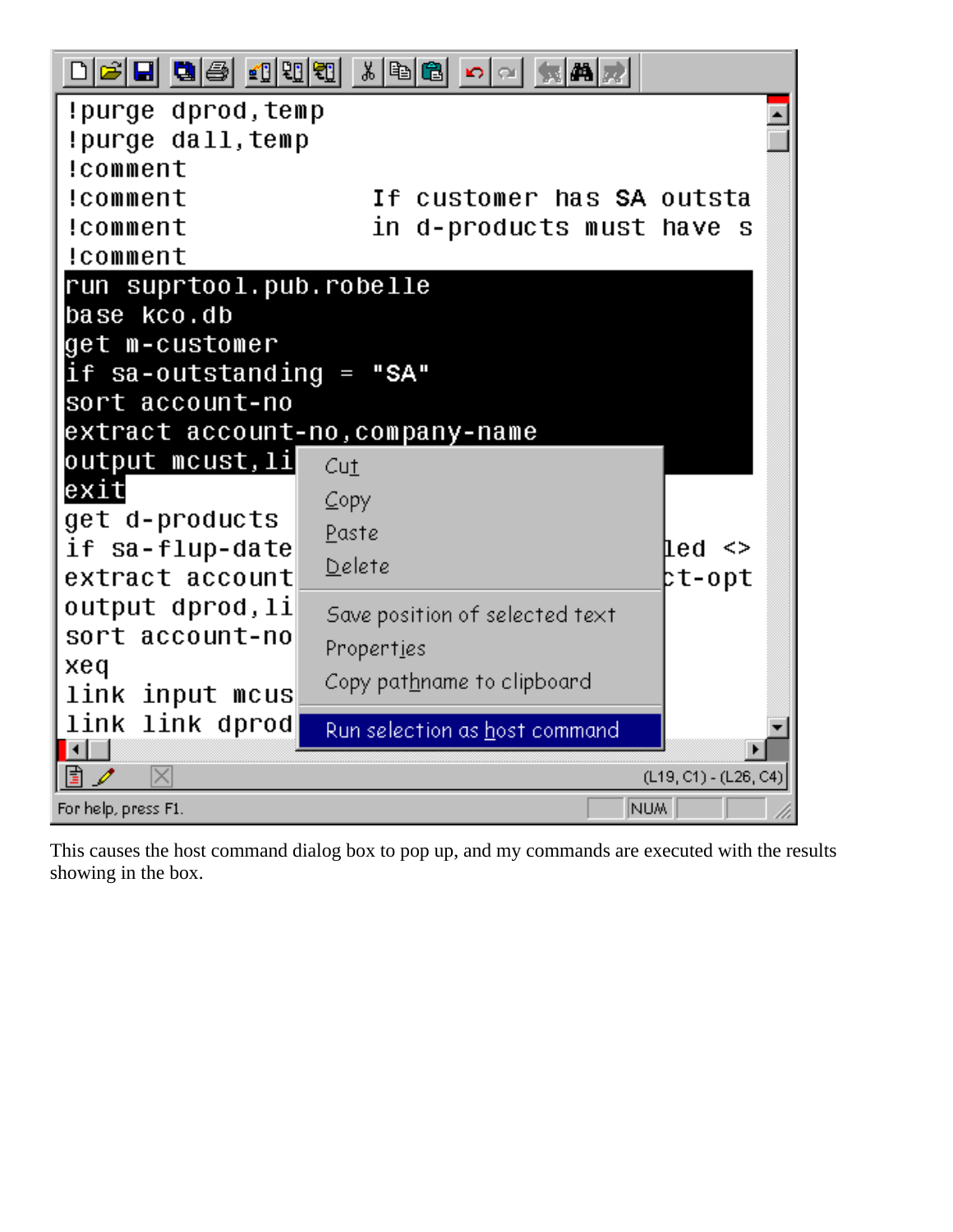| <b>Hobbes MIS</b>                                                                                                                                                                                                                                                                                                                                                                                                        |
|--------------------------------------------------------------------------------------------------------------------------------------------------------------------------------------------------------------------------------------------------------------------------------------------------------------------------------------------------------------------------------------------------------------------------|
| $\bullet$                                                                                                                                                                                                                                                                                                                                                                                                                |
| Command:                                                                                                                                                                                                                                                                                                                                                                                                                 |
| Progress:                                                                                                                                                                                                                                                                                                                                                                                                                |
| Step: (SUPRTOOL)                                                                                                                                                                                                                                                                                                                                                                                                         |
| SUPRTOOL/iX/Copyright Robelle Solutions Te<br>(Version 4.3.02 Pre-Release) MON, NOV 27,<br>Today's Hint. Only people with current Rob<br>of our news memo, What's Up, DOCumentation<br>>base kco.db<br>>get m-customer<br>>if sa-outstanding = "SA"<br>>sort account-no<br>>extract account-no,company-name<br>>output mcust,link,temp<br>>exit<br>$IN=2999$ , $OUT=75$ . $CPU-Sec=1$ . $Wall-Sec=1$ .<br>END OF PROGRAM |
|                                                                                                                                                                                                                                                                                                                                                                                                                          |

When I have finished debugging this section of the jobstream I need to remember to remove the "run suprtool", "base" and "exit" lines and save my file. But I didn't have to run the entire job stream, and work late to schedule the run!

[Robyn Rennie, Robelle IS Programmer Analyst]



### <span id="page-10-0"></span>**Robelle Website Now Changes Daily**

[The Robelle web site](http://www.robelle.com/) is now updated daily with items of interest to HP e3000 users. Besides tips about Robelle's Qedit and Suprtool software, you will find advice about major HP e3000 applications such as Ecometry, pointers about the Internet, and news about upcoming versions of MPE.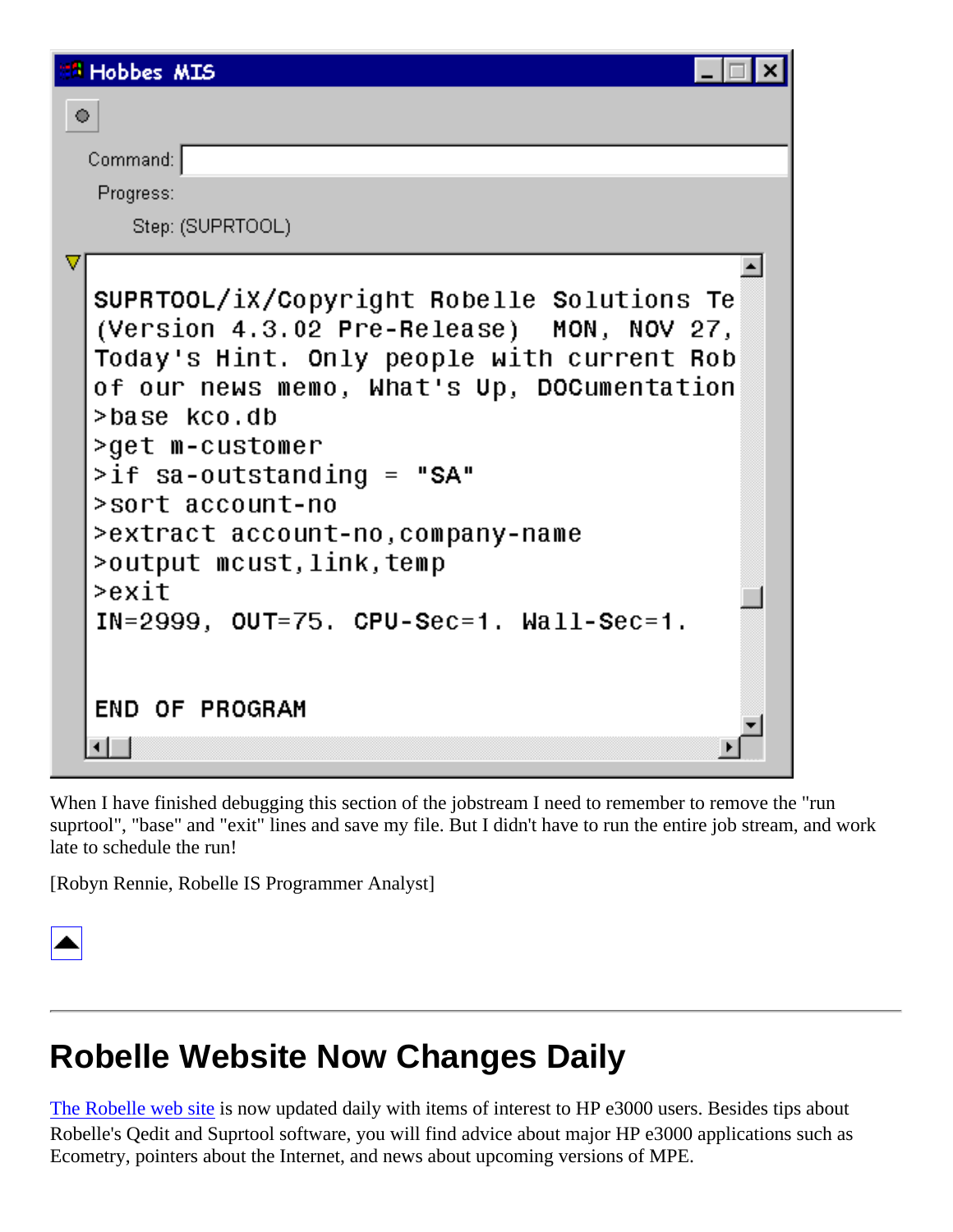Articles are written by Robelle customers and HP e3000 experts, and are edited and published by Robelle president Bob Green. He made the people of the little Caribbean island of Anguilla famous with his daily news updates at [www.news.ai.](http://www.news.ai/) Submit your HP e3000 stories and tips to [bgreen@robelle.com](mailto:bgreen@robelle.com) and let him bring you a little fame too.

Visit [www.robelle.com](http://www.robelle.com/) often -- make it your home page so you don't miss any of the news.

If you had been following the new www.robelle.com site regularly, you would have already read everything that is in this newsletter.

[Mike Shumko, Robelle Senior Manager]



## <span id="page-11-0"></span>**Is Your Disc Being Eaten By MPE?**

While doing some consulting work offsite, I overheard the system manager discussing the possibility of having to get more disc space for the system volume set. They were looking at an upgrade from 5.5 to 6.0 shortly and were concerned whether they had enough room to do the upgrade. Disc space on the system volume set was getting critical.

I asked if they purged their log files on a regular basis. They replied that they did this regularly. I then asked if that included the NM log files? The look I received in response was my answer. They were not aware of the log files that all network processes write to. I told them to sign on as manager.sys and do a listf nmlg####,2 and see how much disc space the log files took up. A few screenfuls later they realized that the these log files took up nearly 1 gig of space, on the system volumeset.

We added the following commands to the end of their backup job, so they would never run into this situation again.

!continue !purge log####.pub.sys !continue !purge nmlg####.pub.sys

[Neil Armstrong, Robelle Senior Programmer]



### **Newsletter Distribution and Format Choices**

Robelle Solutions Technology Inc. provides the What's Up, DOCumentation? newsletter as a service to our customers. You are receiving this newsletter because you registered for What's Up Doc with Robelle. If you would like to unsubscribe from this publication, or are receiving this in error, please send an e-mail message